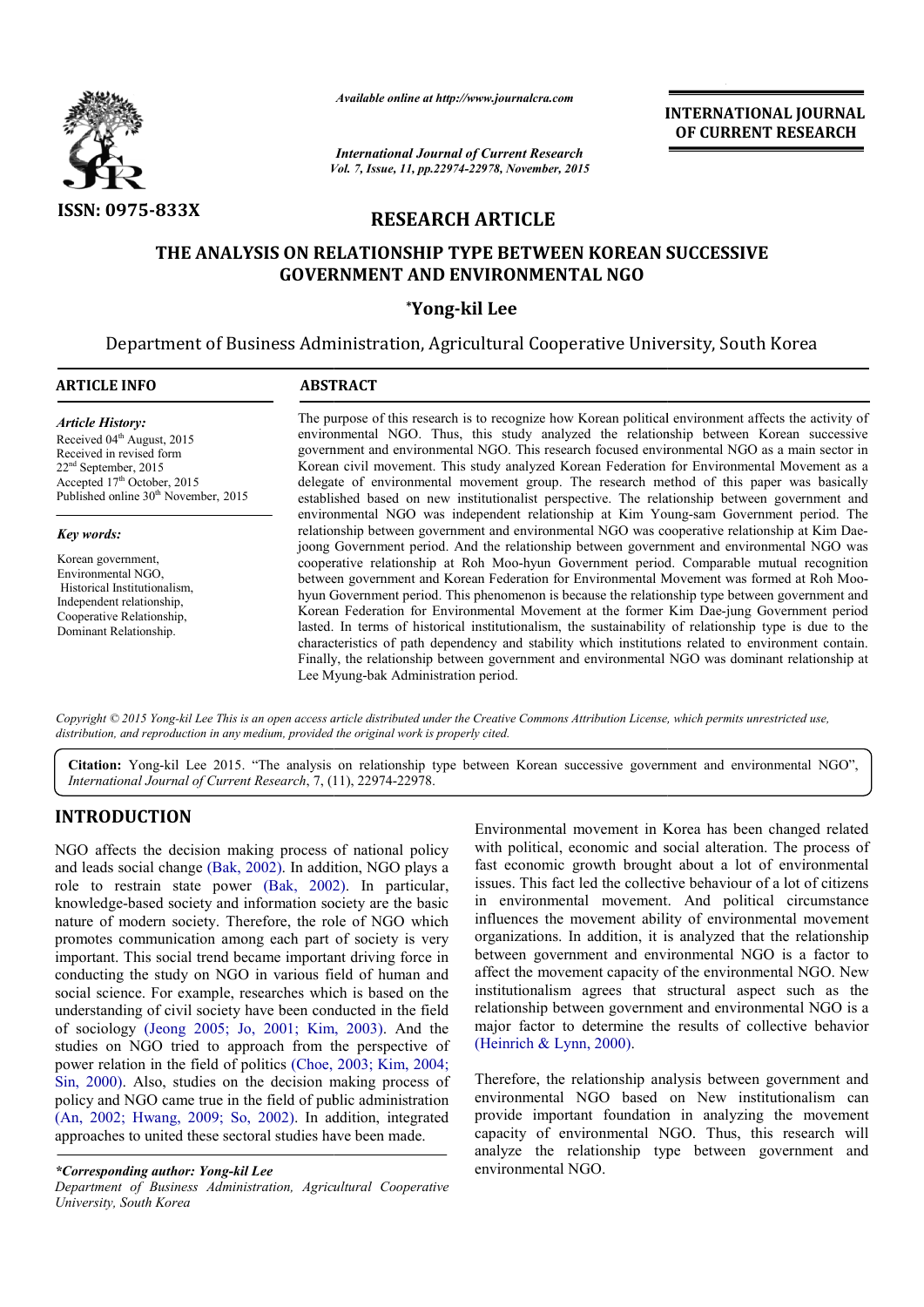## PROCEDURE

#### Subject

The meaning which environmental movement contains in Korean society movement is very important. Accordingly, this research focused environmental NGO as a main sector in Korean civil movement. And this research analyzed Korean Federation for Environmental Movement as a delegate of environmental movement group. This research was conducted from the viewpoint of new institutionalism. This study analyzed the relationship between government and environmental NGO as a component of political environment which influenced the movement ability of environmental movement group.

#### Research Method

The research method of this paper was basically established from the standpoint of new institutionalist perspective. Firstly, this research focused the institution as middle range dimension which new institutionalist presented. Secondly, this study was based on analysis method focusing on literature and data. This study applied both comparative approach method and historical approach method in order to analyze how the relationship between government and environmental NGO made a transition at each government period.

# RESULTS AND DISCUSSION

## Kim Young-sam Administration Period

It is analyzed that the relationship between government and Environmental NGO was independent relationship before Kim Young-sam Government period. State was not aware of environmental issues fully before Kim Young-sam Government period (Sin, 1999). It was interpreted that NGO's resistance related to nuclear power plant construction caused direct conflict with nation before Kim Young-sam Government period (Sin, 1999). The rigid relationship between governments and civil society groups tends to weaken resistant social movements and suppress the organization of voluntary group (Jo, 2000). But the hostile relationship between government and environmental NGO changed into new relationship since pro-democracy movement in 1987. Prodemocracy movement which had started in the political area extended to social and economic area and changed the relationship between government and environmental NGO fundamentally (Bak, 2000).

Kim Young-sam Government reviewed the legislation to activate the activity and participation of civil society organizations (Bak, 1999). In other words, it is analyzed that Kim Young-sam Government carried out legislation to promote various activities such as the establishment and operation of civil society organizations. Such symbolic cases are to abolish and amend 'Act on the Registration of Society Organizations' and to establish 'Act on the Regulation of Donation Collections' Next, Kim Young-sam Government abolished 'Act on prohibition of Donation Collections' and established 'Act on the Regulation of Donation Collections' in 1995 so that various activities of civil society organizations could be activated.

Kim Young-sam Government allowed civil society organizations to recruit donated money and goods on the basis of 'Act on the Regulation of Donation Collections'. And Kim Young-sam Government regulated the indiscriminate recruitment of donated money and goods by civil society organizations through this act. In addition, Kim Young-sam Government induced the proper use of donated money and goods by civil society organizations through this act. In fact, financial problem is core task in the establishment and operation of civil society organizations. Therefore, it is interpreted that abolishing 'Act on prohibition of Donation Collections' and establishing 'Act on the Regulation of Donation Collections' provide large foundation to activate various activities including the establishment and operation of the civil society organizations.

After all, Kim Young Sam Government showed a positive stance in amending or repealing relevant laws which acted as negative factors to various activities such as the establishment and operation of civil society groups. Thus, it is estimated that Kim Young-sam government contributed to creating basis to activate the activity of civil society organizations (Bak, 2002). However, Kim Young-sam Government didn't support Korean Federation for Environmental Movement along with other NGO actively and didn't guarantee participation in the policy process institutionally. Accordingly, it is analyzed that the relationship between government and Korean Federation for Environmental Movement was independent relationship. In particular, Kim Young-sam Government didn't not only recognize environmental NGO including Korean Federation for Environmental Movement as equal partner in policy decision making and but also carry out active support or passive repression (Kim, J. & Kim, Y., 2003). Thus, the relationship between government and environmental NGO exposed the characteristics of neutral relationship (Kim, J. & Kim, Y., 2003).

And the independent relationship between government and environmental NGO is affected by international NGO (Kim, J. & Kim, Y., 2003). Korean Federation for Environmental Movement developed international solidarity activities with 'Friends of the Earth' which was an International NGO at Kim Young-sam administration period. Kim Young-sam Government was not at the position to actively support or inhibit the activity of Korean Federation for Environmental Movement which united international NGO. Because Kim Young-sam Government had to consider public opinion of international community and diplomatic relations. Therefore, Kim Young-sam Government expressed neutral stance on the activity of the international solidarity of Korean Federation for Environmental Movement.

#### Kim Dae-jung Administration Period

Kim Dae-jung Government regarded civil society organizations as an important collaborator in managing state affairs. Thus Kim Dae-jung Government concentrated on institutionalizing the legal system to build open political system so that civil society organizations could participate in state affairs (Bak, 1999). Accordingly, the representative cases of various legal systems which Kim Dae-jung Government introduced were 'Corruption Prevention Act', 'Act on the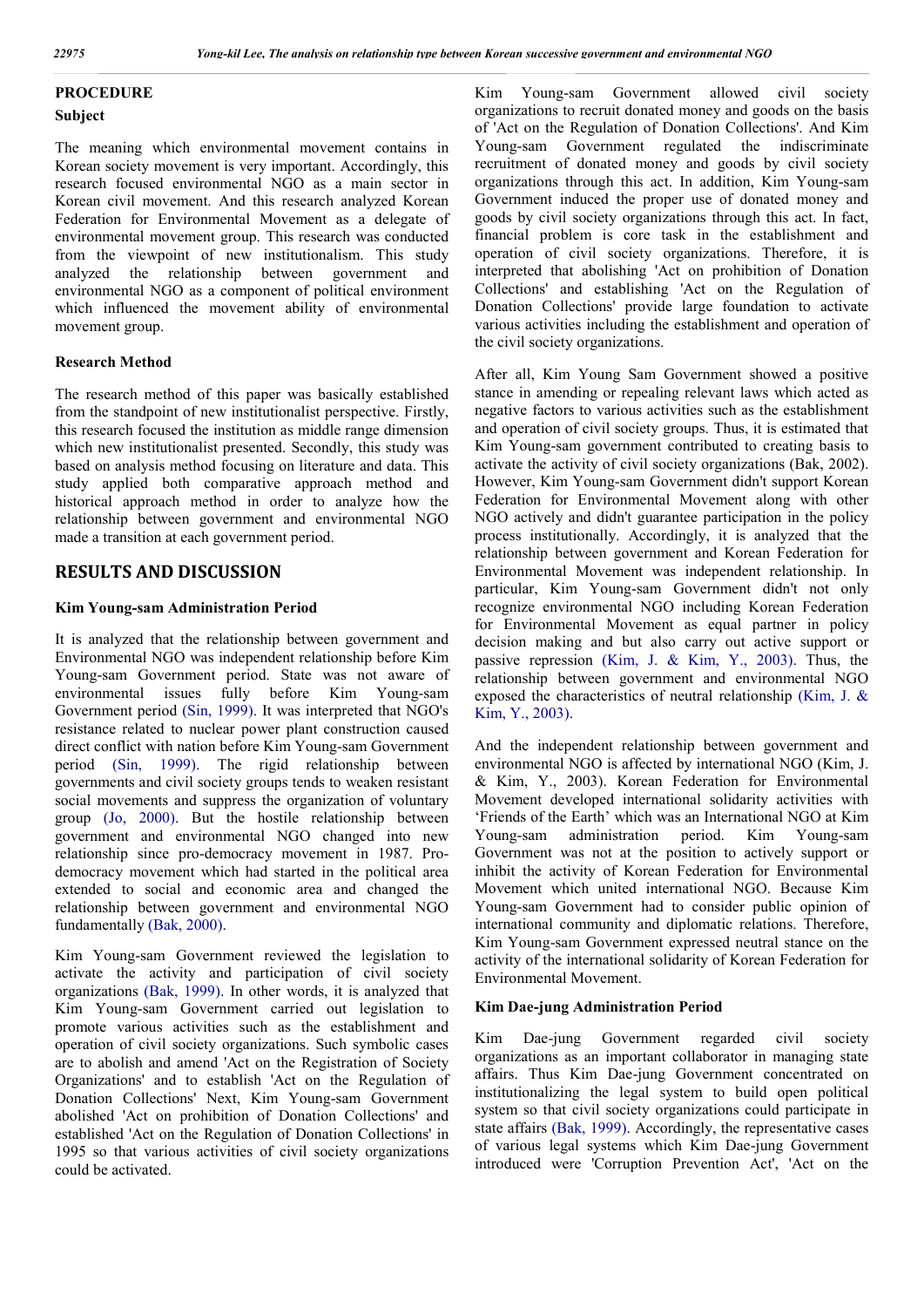Information Disclosure of Public Institution', 'Residents' Audit Demand System', and 'Residents' Proposition System'. In fact, 'Act on the Information Disclosure of Public Institution' was established at Kim Young-sam Government period. Since 'Act on the Information Disclosure of Public Institution' was implemented at Kim Dae-jung Administration period in 1998, civil society organizations utilized this law as a means of controlling government. Namely, civil society organizations investigated the reality of information disclosure on government and administration institution and issued a research report on the basis of 'Act on the Information Disclosure of Public Institution' since 1999. In addition, civil society organizations launched 'National Network for Expense Account Public Movement' in 2000 (Song, 2012). Accordingly, civil society organizations prevented the budget waste of government and administrative institutions and promoted the movement for taxpayer sovereignty recovery through this network (Song, 2012).

When improper administrative actions and unreasonable administrative system violate residents' right, Residents' Audit Demand System is a institution that residents can demand direct audit with more than a certain number of residents' countersignature. Kim Dae-jung Government revised 'Local Autonomy Law' in 1999 and implemented Residents' Audit Demand System across the country since 2000. Eventually Kim Dae-jung Government regarded civil society organizations as an important collaborator in managing state affairs so it concentrated on institutionalizing the legal system so that civil society organizations could participate in state affairs (Bak, 1999). This cooperative relationship is the relationship type that Korean Federation for Environmental Movement supports and leads government's environmental policy on the basis of mutually positive recognition between government and Korean Federation for Environmental Movement.

In particular, such a relationship is possible when there is high social prestige for NGO and NGO's activity gains expertise. There was high social prestige for environmental NGOs such as Korean Federation for Environmental Movement at the time (Kimhogi, 2000; Bak, Jang, Jeong & Jo, 2002). And collaborative relationship formed on the basis of NGO's expertise. In other words, Korean Federation for Environmental Movement has been building professional organizations such as Civic Institute for Environmental Research and Center to Counsel Environmental Law. And Korean Federation for Environmental Movement developed investigation with specialists. Therefore, Korean Federation for Environmental Movement secured the expertise so could form cooperative relationship with government at the period. Because collaborative relationships can be formed at comparable positions between government and NGO (Kim, 2000).

#### Roh Moo-hyun Administration Period

President Roh Moo-hyun made many efforts to overcome regionalism, the chronic disease of the Korean society (Jeon, 2010). It is analyzed that these consistent efforts for democratization and regionalism settlement implemented by President Roh Moo-hyun affected the relationship between government and civil society organizations.

First, Roh Moo-hyun Government organized chief secretary's offices for public participation and civil society in Blue House so that many civil society organizations could actively participate in decision making process of national policy at central level. And Roh Moo-hyun Government made the forum for public participation in presidential website in order to build a network system which could activate the communication among general public, civil society organizations and national administrators. In this way, Roh Moo-hyun Government built network system for interaction at central level and was in search of the institutional method to converge and reflect the progressive and critical views of widespread general public and civil society groups in national policy making process. To this end, Roh Moo-hyun Government tried to introduce and implement systems for 'Residents' Recall', 'Residents' Litigation', and 'Residents' Referendum'.

Roh Moo-hyun Government activated the participation of local civil society organizations and tried to check local councils and governments through these bills. As a result of these efforts, legislative activities such as systems for residents' recall, residents' litigation and residents' referendum which are oriented towards grassroots democracy have been activated. Eventually, it is evaluated that systems for Residents' Recall, Residents' Litigation and Residents' Referendum are a very organic and efficient tool to check and criticize local government and councils through subjective navigation and action of civil society groups. First, Residents' Referendum System is an institution to decide important policy issues of local government by inhabitants' vote. 'Residents' referendum on attracting the disposal facility for radioactive waste in Booan' was carried out through Residents' Referendum System in 2004. And 'residents' referendum on combination of Cheongju-City and Cheongwoncounty in Chungcheongbuk Province' and 'residents' referendum on administrative structure in Jeju Province' were carried out in 2005.

Next, Resident's Litigation System is an institution that civil society organizations criticize unlawful and illegal action done by local council and government and carry out inhabitants' lawsuit against local councilor and governor. Civil society organizations carry out inhabitants' lawsuit against unlawful and illegal action including the illegal expense of operational cost by local councilor and governor on the basis of Resident's Litigation System. The institutional significance of Resident Litigation System is to provide the opportunity which can reform and innovate local parliamentary politics and administration through institutional measures. Meanwhile, Residents' Recall System is a device to participate in local politics that local residents and local civil society organizations as the subject of community can check and criticize local councils and government more powerful and actively than systems for Residents' Litigation and Residents' Referendum. The representative case of Residents' Recall System was residents' recall on Hanam City mayor related to the establishment of crematory facility in 2007. In the end, Roh Moo-hyun Administration institutionalized various legislation so that civil society groups could participate in the decision making process of national and regional policy. Therefore, it is analyzed that the relationship type between government and Korean Federation for Environmental Movement was the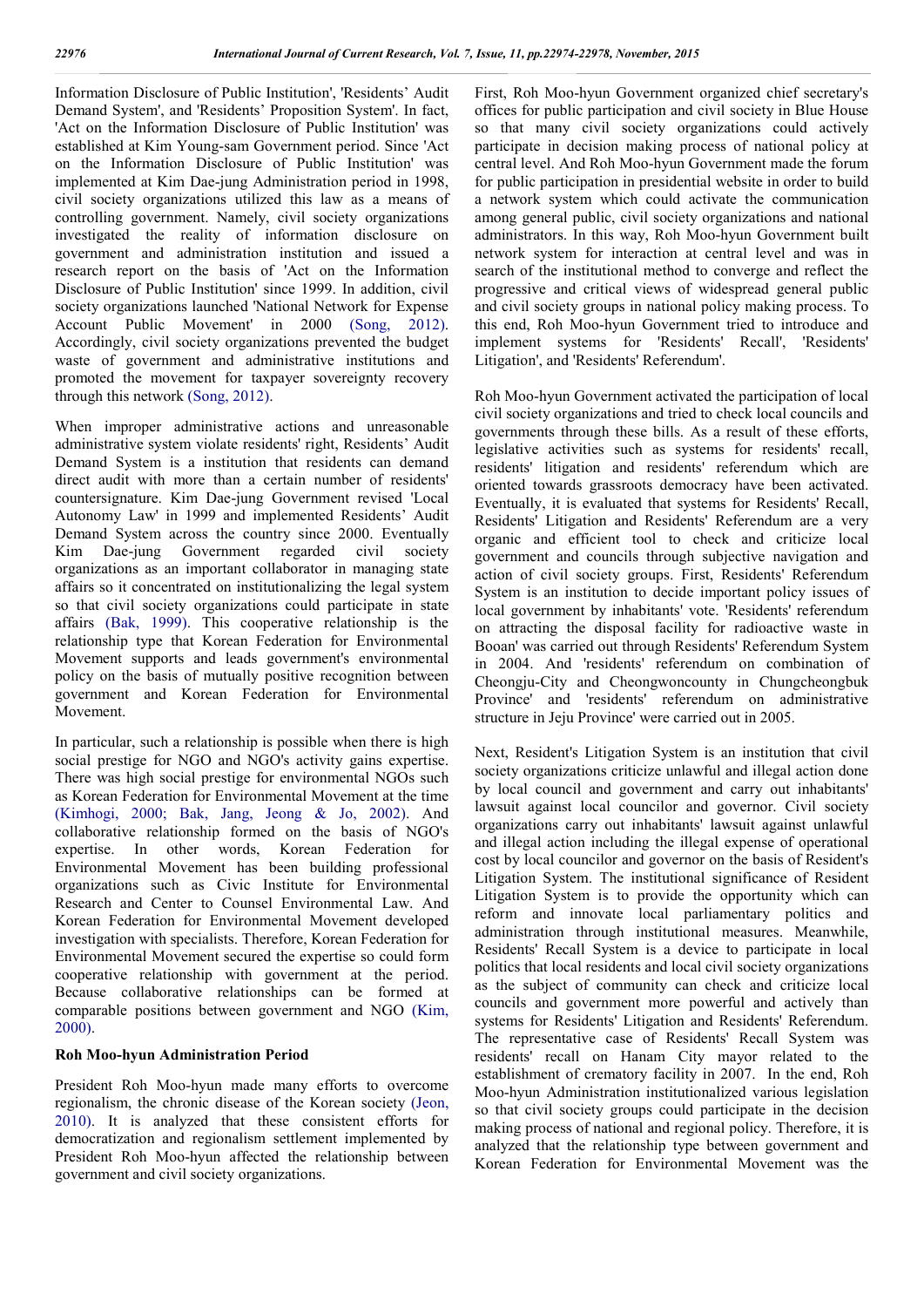cooperative relationship type at Roh Moo-hyun Government period. In addition, comparable mutual recognition between government and Korean Federation for Environmental Movement was formed at Roh Moo-hyun Government period. This phenomenon is because the relationship type between government and Korean Federation for Environmental Movement at the former Kim Dae-jung Government period lasted. In terms of historical institutionalism, it is analyzed that the sustainability of relationship type is due to the characteristics of path dependency and stability which institutions related to environment contain.

#### Lee Myung-bak Administration Period

It is analyzed that the relationship type between government and Korean Federation for Environmental Movement was dominant relationship type at Lee Myung-bak Administration period. The characteristics of dominant relationship between government and civil society group are formal civil participation system, the reduction of government institute, the persistence of government regulation and weakening autonomy through direct financial support (Kim & Kim, 2003). It is estimated that Lee Myung-bak Administration applied the various control mechanisms and decreased the autonomy of NGO(Bak, 2010). And Lee Myung-bak Administration sticked to communicating with only specific NGO. In addition, Lee Myung-bak Administration approached supporting policy politically so caused conflict with most of civil society groups. Based on these points, it is analyzed that the relationship between government and Korean Federation for Environmental Movement was dominant relationship.

However, in terms of expertise level and program originality which Korean Federation for Environmental Movement secured, it is evaluated that Korean Federation for Environmental Movement secured independence and autonomy somewhat. On the basis of this point, it is interpreted that government and Korean Federation for Environmental Movement formed cooperative relationship partly.

## CONCLUSION AND SUGGESTION

The purpose of this research is to recognize how Korean political environment affects the activity of environmental NGO. Thus, this study analyzed the relationship between Korean successive government and environmental NGO. Firstly, the relationship between government and environmental NGO was independent relationship at Kim Young-sam Government period. Next, the relationship between government and environmental NGO was cooperative relationship at Kim Dae-joong Government period.

And the relationship between government and environmental NGO was cooperative relationship at Roh Moo-hyun Government period. Comparable mutual recognition between government and Korean Federation for Environmental Movement was formed at Roh Moo-hyun Government period. This phenomenon is because the relationship type between government and Korean Federation for Environmental Movement at the former Kim Dae-jung Government period lasted. In terms of historical institutionalism, the sustainability of relationship type is due to the characteristics of path dependency and stability which institutions related to environment contain. Finally, the relationship between government and environmental NGO was dominant relationship at Lee Myung-bak Administration period. This paper focused on Korean Federation for Environmental Movement as a representative environmental NGO in Korea. Thus, this research has many limitations to universalize the strategic and tactical natures of Korean environmental NGO. In addition, civil socity organizations and environmental NGOs have political nature and sense. Accordingly, civil socity organizations and environmental NGOs could't disclose a lot of group materials, so this study was not able to analyze data enough. Also, this paper was not able to examine financial element, scale of member, and composition sector of Korean Federation for Environmental Movement due to insufficient materials.

In the future, we should carry out our research more systematically and in depth so need complement the limitation of this paper. In addition, we ought to analyze global strategy and tactic of Korean Federation for Environmental Movement. And we need to review international solidarity with other international NGO by Korean Federation for Environmental Movement. Afterwards, we need enlarge research object into global civil society group and environmental NGO and compare internal civil society group and environmental NGO with global civil society group and environmental NGO. Consequently, we should erect universal criteria to study strategic natures of civil society group and environmental NGO. In the future, we ought to study Korean natures of domestic civil society group and environmental NGO through making a comparison between internal civil society group and environmental NGO and global civil society group and environmental NGO. Finally, we should study strategic and tactical natures of global environmental NGO according to the change of political environment, by making a comparison between the functional nature of domestic environmental NGO and the functional nature of global environmental NGO.

## **REFERENCES**

- An, B. C. 2002. The Influential Factor of NGO in Policy Decision Process: Output Process on the Separation of Prescribing Model, *Study on Korean Society and Administration,* 12(4): 321-337.
- Bak, B. O. 2000. Establishing Method for Right Relaltionship between Government and NGO, *Korean Public Administration Academy, Announced Papers Colletion for Planning Seminar*: 165-175.
- Bak, S. P. 1999. The Relationship Type and Support System between Civil Group and Government, *Korean Public Aministration Journal, 33*(1): 261-278.
- Bak, S. P. 2002. *NGO, Government and Policy*, Arche.
- Bak, S. P., Jang, S. C., Jeong, W. O. & Jo, H. J. 2002. Democratization and Interest Group: State, Nonprofit Organization and Social Capital, *Trend and Prospect,* 54: 156-185.
- Bak, Y. S. 2010. The Relationship between Lee Myung-bak Government and Civil Society in Terms of Autonomy,